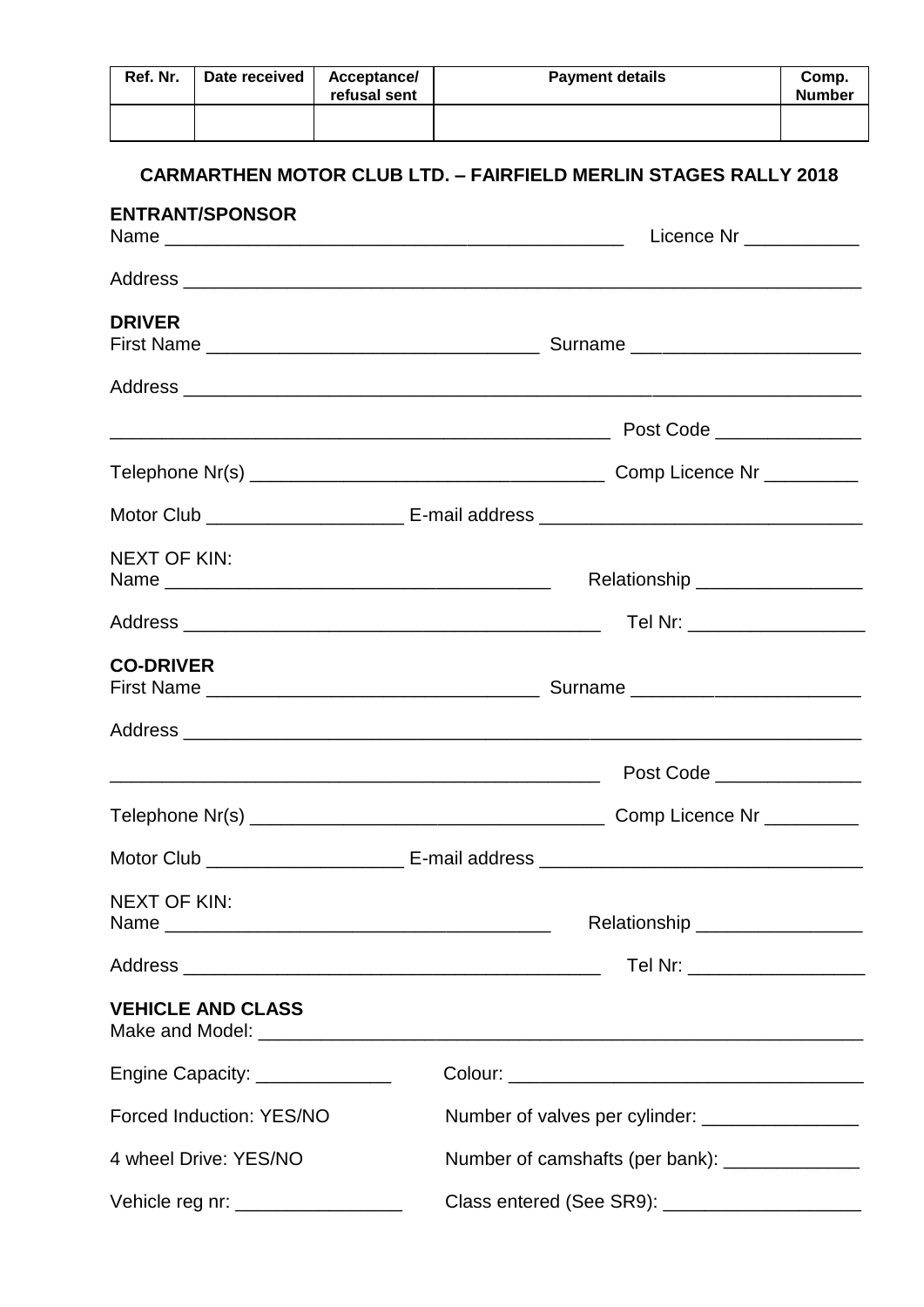# **ADDITIONAL INFORMATION**

| <b>Championship Contender/Additional</b><br>awards                             | <b>Driver</b>                     | <b>Co-driver</b>  |
|--------------------------------------------------------------------------------|-----------------------------------|-------------------|
| <b>JD Tyres WAMC Welsh Tarmacadam Rally</b><br>Championship                    | YES/NO Reg Nr___ YES/NO Reg Nr___ |                   |
| Junior 1000 Rally Championship                                                 | YES/NO Reg Nr____ YES/NO Reg Nr_  |                   |
| <b>FMP Rally Challenge</b>                                                     | YES/NO Reg Nr___ YES/NO Reg Nr___ |                   |
| Ladies/mixed crew                                                              | <b>YES/NO</b>                     |                   |
|                                                                                |                                   |                   |
|                                                                                | <b>FEES</b>                       |                   |
| Entry fee                                                                      |                                   | 235.00            |
| C.M.C. Membership - Driver to 31st Dec 2019                                    |                                   | $5.00$ •          |
| C.M.C. Membership - Co-driver to 31st Dec 2019<br>(Please tick which paid for) |                                   | $5.00 \cdot$      |
|                                                                                | <b>TOTAL £</b>                    |                   |
| Preferred payment method (delete as appropriate): Cheque / BACS / Cash         |                                   | . - - - - - - - - |

- Cheques(s)/postal order(s) to be made payable to CARMARTHEN MOTOR CLUB LTD. Post dated cheques will be deemed not to have been received until date on cheque.
- Details for payment by BACS will be sent with the email acknowledging receipt of your entry – payment must be made within 48 hours.

## **SEEDING INFORMATION**

Please enter below details of driver's best performances in Stage Rallies (As a first named driver). If no appropriate results, please include any relevant experience.

| <b>EVENT</b> | STATUS &            | <b>YEAR</b> | <b>START</b> | <b>POSITION</b> |              |
|--------------|---------------------|-------------|--------------|-----------------|--------------|
|              | <b>CHAMPIONSHIP</b> |             | NR.          | OVERALL         | <b>CLASS</b> |
|              |                     |             |              |                 |              |
|              |                     |             |              |                 |              |
|              |                     |             |              |                 |              |
|              |                     |             |              |                 |              |
|              |                     |             |              |                 |              |
|              |                     |             |              |                 |              |
|              |                     |             |              |                 |              |
|              |                     |             |              |                 |              |

N.B. Any entrant falsely declaring or withholding information may forfeit their entry fee and have their entry refused.

## **THE ENTRY FOR MUST BE COMPLETED IN EVERY RESPECT - INCLUDING SIGNING THE INDEMNIFICATIONS** and sent to the Entries Secretary:

**Ryland James, Cartref, Bethlehem Road, Pwll Trap,** 

**St Clears, Carmarthen, SA33 4AN.** 

Tel: 01994 230966/07773 346878 E-mail: rylandjms@aol.com **Please enclose one completed label to be used on correspondence.**